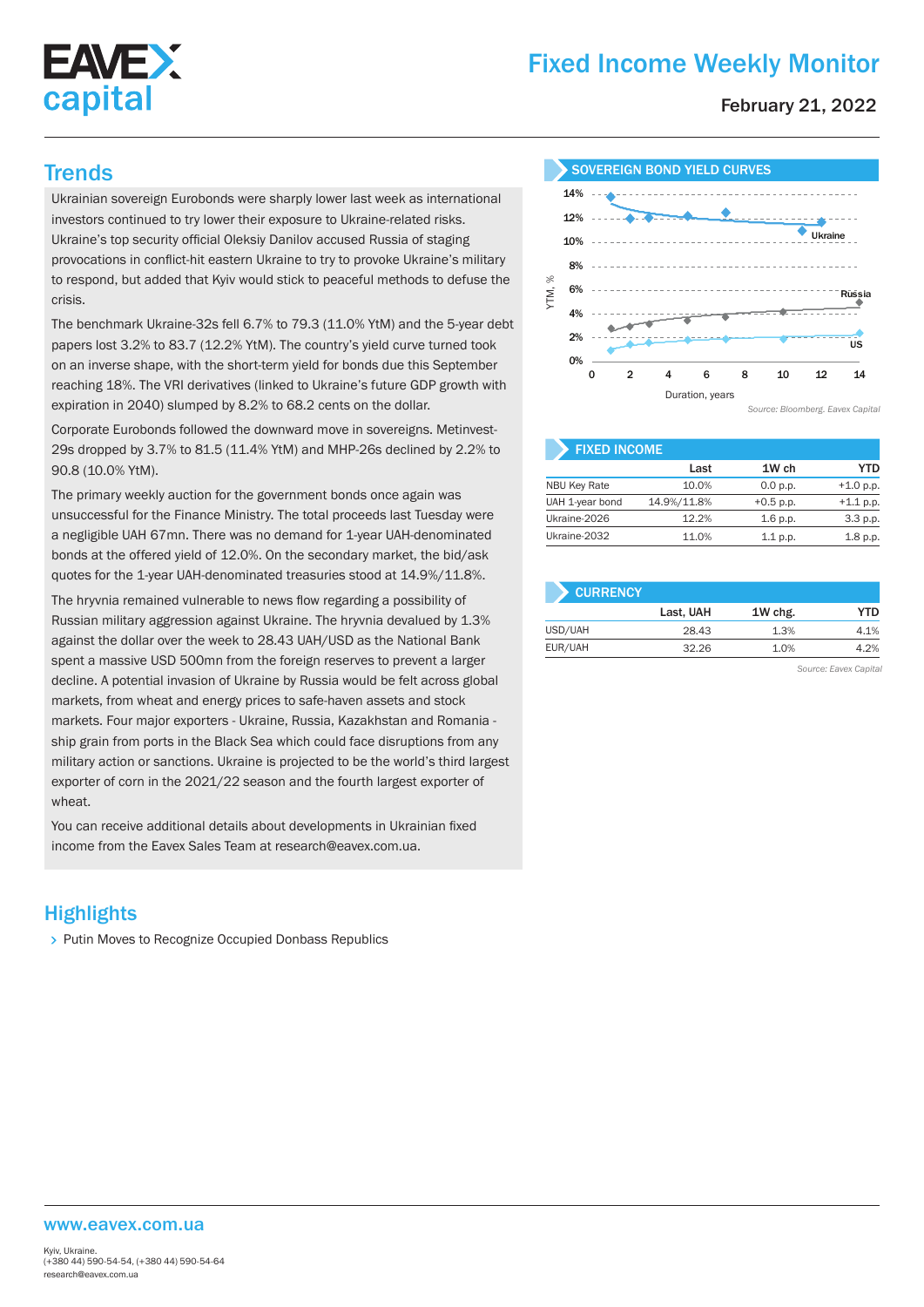

### Fixed Income Weekly Monitor

### Putin Moves to Recognize Occupied Donbass Republics

by Will Ritter w.ritter@eavex.com.ua

#### **NEWS**

Russian President Putin convened a meeting of the country's National Security Council on Monday (Feb 21) to discuss officially recognizing the independence of the selfdeclared Donetsk and Lugansk People's Republics (DNR/LNR). The territories have been controlled by pro-Russian separatists since 2014. Various top Russian officials, including former president Dmitry Medvedev and Defense Minister Sergey Shoigu, argued in favor of the step at the meeting, which ended with Putin saying that a decision will be announced later today. On Thursday (Feb 17), DNR president Dennis Pushilin had ordered the evacuation of civilians from the republic's territory to Rostov province in Russia, claiming that the government of President Zelenskiy is planning an offensive military operation against the DNR. Zelenskiy and Foreign Minister Dmytro Kuleba repeatedly denied that any such operation is planned. Late on Sunday (Feb 20) there were reports that French President Macron had arranged a summit between Putin and US President Biden to discuss the crisis, but today the Kremlin declined to confirm that such a meeting has been scheduled.

#### **COMMENTARY**

This move by Russia, if it occurs, will effectively bring an end to the Minsk peace agreements signed in 2015 which stopped the full-scale war in Donetsk and Lugansk. These accords have never been fully implemented, as former President Poroshenko, and now Zelenskiy, have refused to grant the Donbass special autonomy without first obtaining the withdrawal of the Russian military. We see the move as Putin challenging Zelenskiy to deal with the domestic Ukrainian fallout of the irrevocable loss of the occupied territories and calls from nationalist hard-liners to restart war in the Donbass, which is clearly not in Ukraine's interest. We think that Putin is hoping to see Zelenskiy overthrown by militant radicals, so that the Kremlin could then deny responsibility for invading Ukraine and avoid some of the most punishing Western economic sanctions. In a worst-case scenario, these massive sanctions would certainly be triggered by a full-scale Russian attack and subsequent hostile occupation of Kyiv and Central Ukraine, which would result in tens of thousands of civilian deaths and a massive refugee flow into the EU. This chaotic scenario would likely have an immediately enormous negative effect on both Western markets and the Russian economy. For this reason, we think that Putin does not favor such a option, and instead wishes to use the Donbass to put Zelenskiy between a rock and a hard place by exposing him to the anger of the most radical elements in Ukraine. Whether Zelenskiy and the anti-war majority of Ukrainian society will be able to resist the pressure from these elements - and how much diplomatic urging Zelenskiy will get from the West to do so - remains to be seen.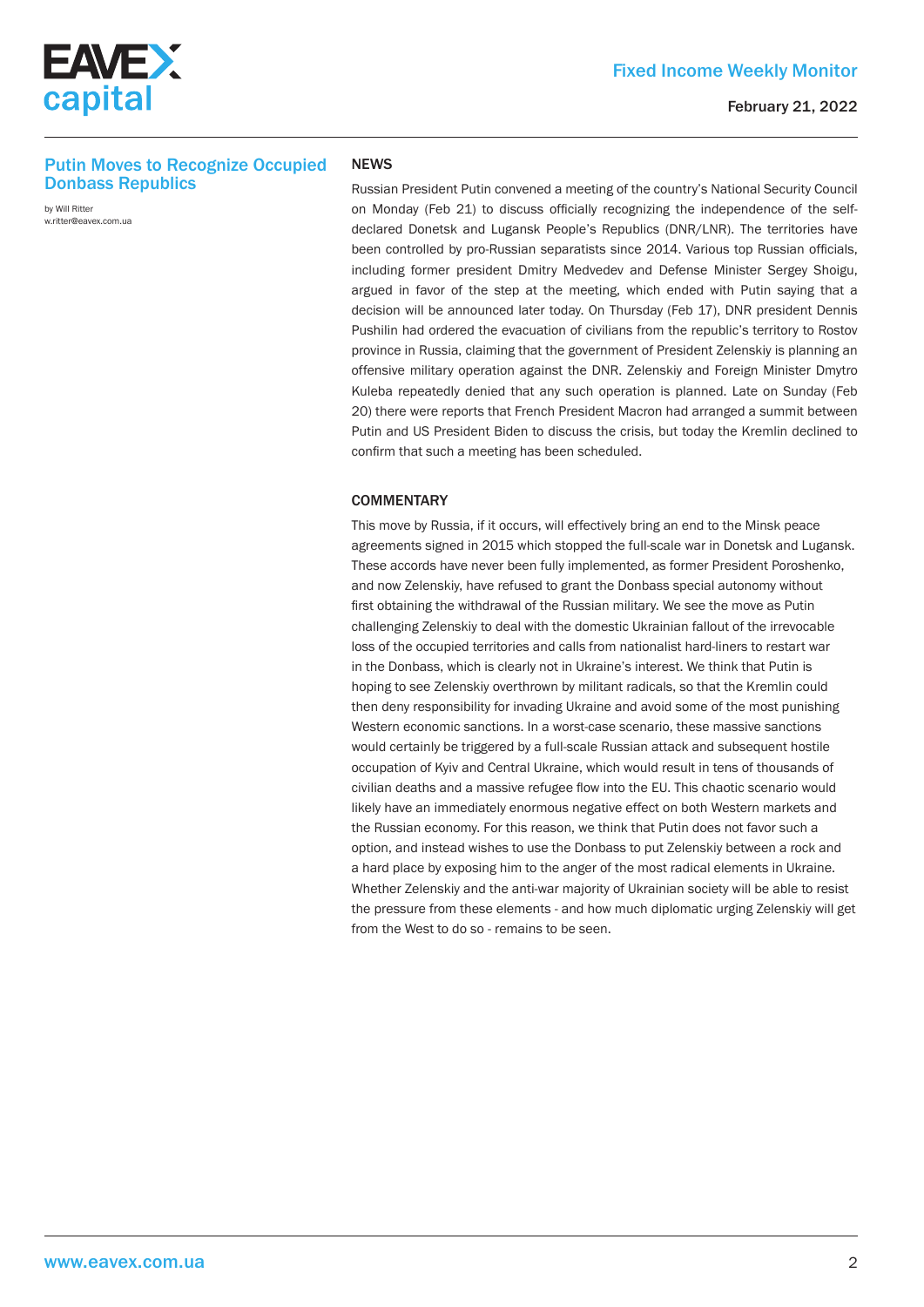

February 21, 2022

| <b>SELECTED UKRAINIAN EUROBONDS</b> |                     |                      |              |        |                         |                             |            |                      |
|-------------------------------------|---------------------|----------------------|--------------|--------|-------------------------|-----------------------------|------------|----------------------|
| <b>Issue</b>                        | Indicative<br>Price | Price ch.,<br>W/W, % | YTM,<br>$\%$ | Coupon | <b>Maturity</b><br>Date | Volume<br>USD <sub>mn</sub> | Currency   | Ratings <sup>1</sup> |
| Sovereign Eurobonds                 |                     |                      |              |        |                         |                             |            |                      |
| Ukraine, 2022                       | 95.0                | 0.5%                 | 18.4%        | 7.75%  | 1 Sept 2022             | 1,384                       | <b>USD</b> | B3/B/B               |
| Ukraine, 2026                       | 83.7                | $-3.2%$              | 12.2%        | 7.75%  | 1 Sept 2026             | 1,318                       | <b>USD</b> | B3/B/B               |
| Ukraine, 2028                       | 89.3                | $-2.1%$              | 12.5%        | 9.75%  | 1 Nov 2028              | 1,600                       | <b>USD</b> | B3/B/B               |
| Ukraine, 2032                       | 79.3                | $-6.7%$              | 11.0%        | 7.38%  | 25 Sept 2032            | 3,000                       | <b>USD</b> | B3/B/B               |
| Ukraine, GDP-linked                 | 68.2                | $-8.2%$              |              |        | 31 May 2040             | 3,214                       | <b>USD</b> | /B/                  |
| <b>Corporate Eurobonds</b>          |                     |                      |              |        |                         |                             |            |                      |
| <b>Kernel</b> , 2027                | 91.5                | 0.5%                 | 8.8%         | 6.75%  | 27 Oct 2027             | 300                         | <b>USD</b> | $/B+/$               |
| MHP, 2026                           | 90.8                | $-2.2%$              | 10.0%        | 6.95%  | 4 Apr 2026              | 550                         | <b>USD</b> | B3/B/B               |
| MHP, 2029                           | 85.1                | $-1.6%$              | 9.0%         | 6.25%  | 19 Sept 2029            | 350                         | <b>USD</b> | B3/B/B               |
| DTEK Energy, 2027                   | 48.9                | $-2.0%$              | 20.9%        | 5.00%  | 31 Dec 2027             | 1,645                       | <b>USD</b> | $\frac{1}{2}$        |
| Metinvest, 2026                     | 86.3                | $-3.0%$              | 12.8%        | 8.50%  | 23 Apr 2026             | 648                         | <b>USD</b> | $B2/B/BB-$           |
| Metinvest, 2029                     | 81.5                | $-3.7%$              | 11.4%        | 7.75%  | 17 Oct 2029             | 500                         | <b>USD</b> | $B2/B/BB-$           |
| NaftoGaz, 2024                      | 77.2                | $-5.4%$              | 19.1%        | 7.125% | 19 Jul 2024             | 600                         | <b>EUR</b> | $\frac{1}{2}$        |
| <b>Ukrainian Railways</b>           | 89.9                | 0.6%                 | 13.5%        | 8.25%  | 9 Jul 2024              | 500                         | <b>USD</b> | $\frac{1}{2}$        |
| <b>Bank Eurobonds</b>               |                     |                      |              |        |                         |                             |            |                      |
| UkrEximBank, 2023                   | 96.1                | $-1.3%$              | 11.9%        | 9.00%  | 9 Feb 2023              | 125                         | <b>USD</b> | B3//B                |
| UkrEximBank, 2025                   | 94.3                | $-1.6%$              | 12.0%        | 9.75%  | 22 Jan 2025             | 600                         | <b>USD</b> | B3//B                |
| Oschadbank, 2023                    | 93.6                | 0.3%                 | 19.6%        | 9.38%  | 10 Mar 2023             | 700                         | <b>USD</b> | B2//B                |
| Oschadbank, 2025                    | 93.0                | $-0.2%$              | 15.3%        | 9.63%  | 20 Mar 2025             | 250                         | <b>USD</b> | B2//B                |

*Source: Boerse-Berlin, Boerse-Stuttgart. cbonds, TR Data, Eavex Research <sup>1</sup> Moody's/S&P/Fitch*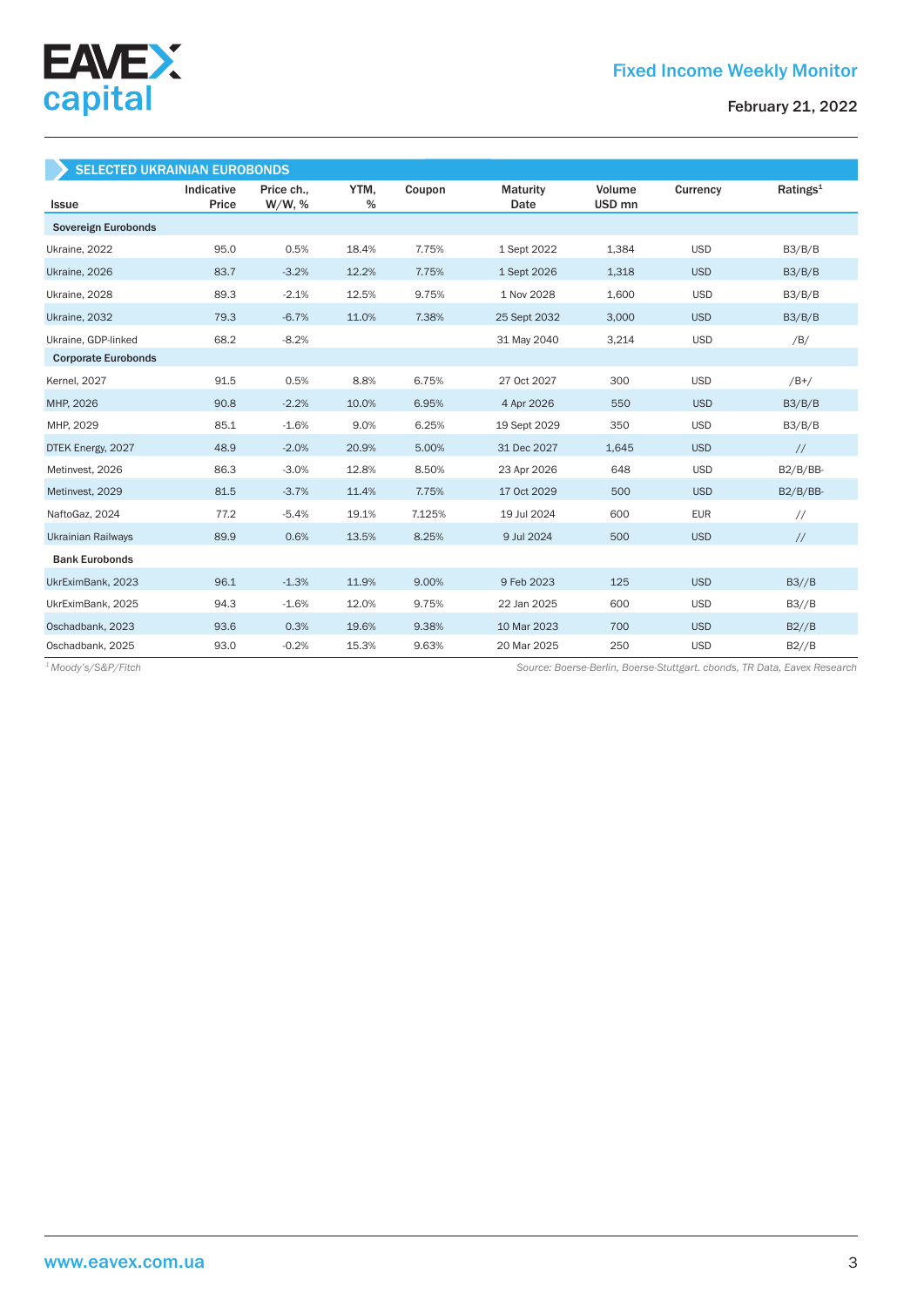

### February 21, 2022

### UKRAINIAN DOMESTIC BONDS

|                              |             |             |           |           | Coupon |                      | Volume    |
|------------------------------|-------------|-------------|-----------|-----------|--------|----------------------|-----------|
| <b>Issue</b>                 | Price (Bid) | Price (Ask) | YTM (Bid) | YTM (Ask) | Period | <b>Maturity Date</b> | UAH mn    |
| <b>UAH denominated Bonds</b> |             |             |           |           |        |                      |           |
| UA4000218325                 | 99.0        | 100.2       | 14.1%     | 11.0%     | S/A    | 20 Jul 2022          | 13.415    |
| UA4000199210                 | 100.5       | 102.2       | 14.5%     | 11.6%     | S/A    | 12 Oct 2022          | 14,993    |
| UA4000201255                 | 101.5       | 104.7       | 15.2%     | 12.2%     | S/A    | 24 May 2023          | 6,470     |
| UA4000201255                 | 90.0        | 94.5        | 16.0%     | 13.3%     | S/A    | 22 May 2024          | 18,105    |
| UA4000204150                 | 100.0       | 105.0       | 16.5%     | 14.3%     | S/A    | 26 Feb 2025          | 41.080    |
| UA4000207518                 | 77.5        | 84.9        | 17.0%     | 14.5%     | S/A    | 20 May 2027          | 7,018     |
|                              |             |             |           |           |        |                      |           |
| <b>USD denominated Bonds</b> |             |             |           |           |        |                      |           |
| UA4000215909                 | 99.2        | 100.6       | 4.7%      | 3.3%      | S/A    | 2 Feb 2023           | USD 330mn |

*Source: TR Data, Eavex Research*